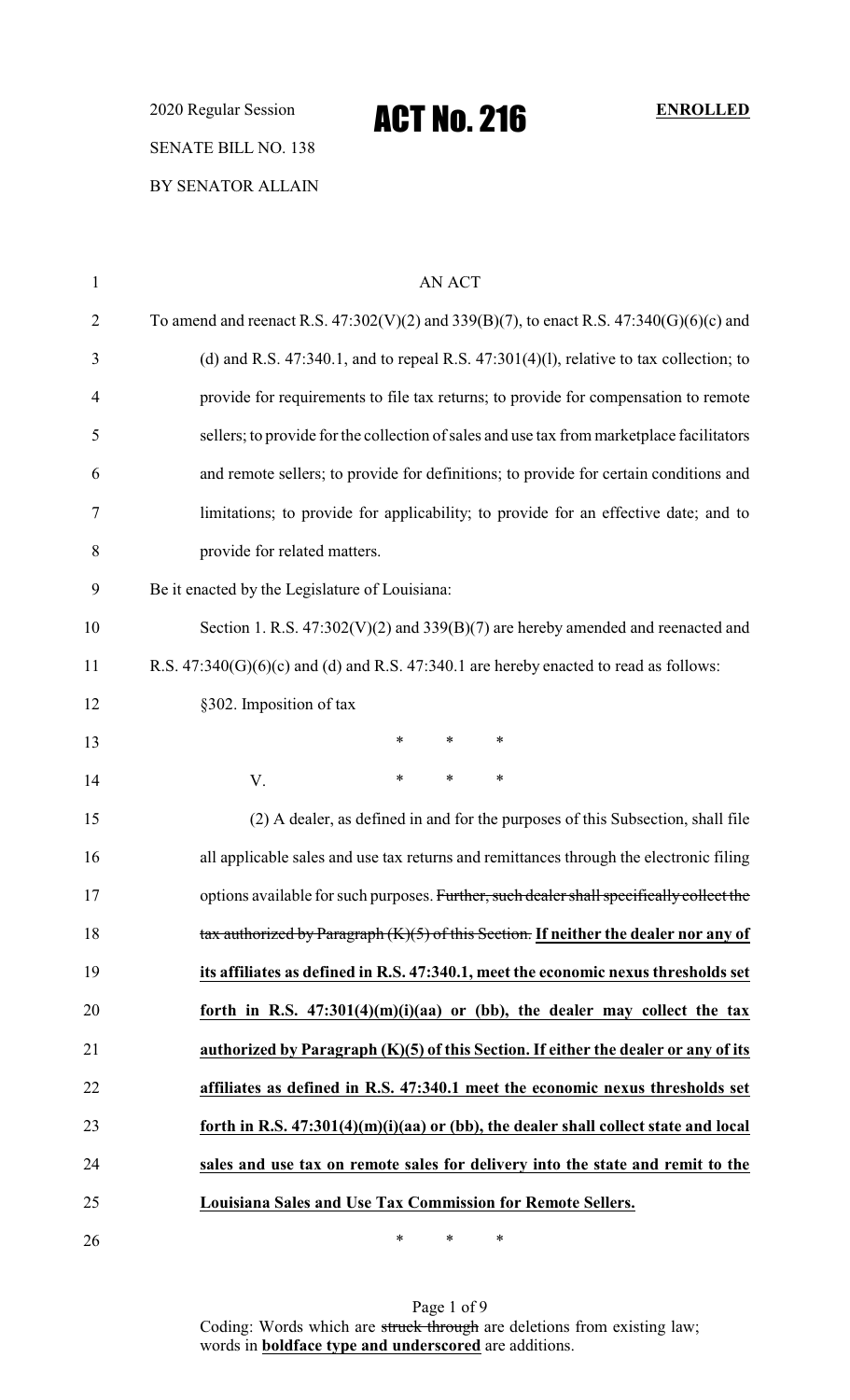| $\mathbf{1}$   | §339. Louisiana Sales and Use Tax Commission for Remote Sellers                          |
|----------------|------------------------------------------------------------------------------------------|
| $\overline{2}$ | $\ast$<br>$\ast$<br>*                                                                    |
| 3              | B. As used in this Chapter, unless the context clearly indicates otherwise, the          |
| 4              | following terms shall be defined as follows:                                             |
| 5              | *<br>∗<br>*                                                                              |
| 6              | (7) The term "remote seller" means a seller who sells for sale at retail, use,           |
| 7              | consumption, distribution, or for storage to be used for consumption or distribution     |
| 8              | any taxable tangible personal property, products transferred electronically, or          |
| 9              | services for delivery within Louisiana, but does not have physical presence in           |
| 10             | Louisiana, and is not considered a dealer as defined by R.S. $47:301(4)(a)$ through (1). |
| 11             | The term "remote seller" includes "marketplace facilitators" as defined by R.S.          |
| 12             | 47:340.1. The term "non-remote seller" means a seller that is not a remote seller.       |
| 13             | $\ast$<br>*<br>∗                                                                         |
| 14             | §340. Louisiana Sales and Use Tax Commission for Remote Sellers; members;                |
| 15             | powers                                                                                   |
| 16             | ∗<br>∗<br>∗                                                                              |
|                | G. The commission shall have the power, duty, and authority:                             |
| 18             | ∗<br>∗<br>∗                                                                              |
| 19             | (6) To require remote sellers to register with the commission.                           |
| 20             | *<br>$\ast$<br>∗                                                                         |
| 21             | (c) Notwithstanding the duty to register with the commission, the state                  |
| 22             | and local sales and use tax required to be collected by the remote seller shall be       |
| 23             | due and payable monthly. For the purpose of ascertaining the amount of tax               |
| 24             | payable, all remote sellers shall transmit to the commission returns on forms            |
| 25             | prescribed, prepared, and furnished by the commission showing the gross sales            |
| 26             | arising from all transactions during the preceding calendar month, on or before          |
| 27             | the twentieth day of the month following the month in which this tax is required         |
| 28             | to be collected. These returns shall show any further information the                    |
| 29             | commission may require to correctly compute and collect the tax levied. At the           |
| 30             | time of making the return required pursuant to this Subparagraph, every                  |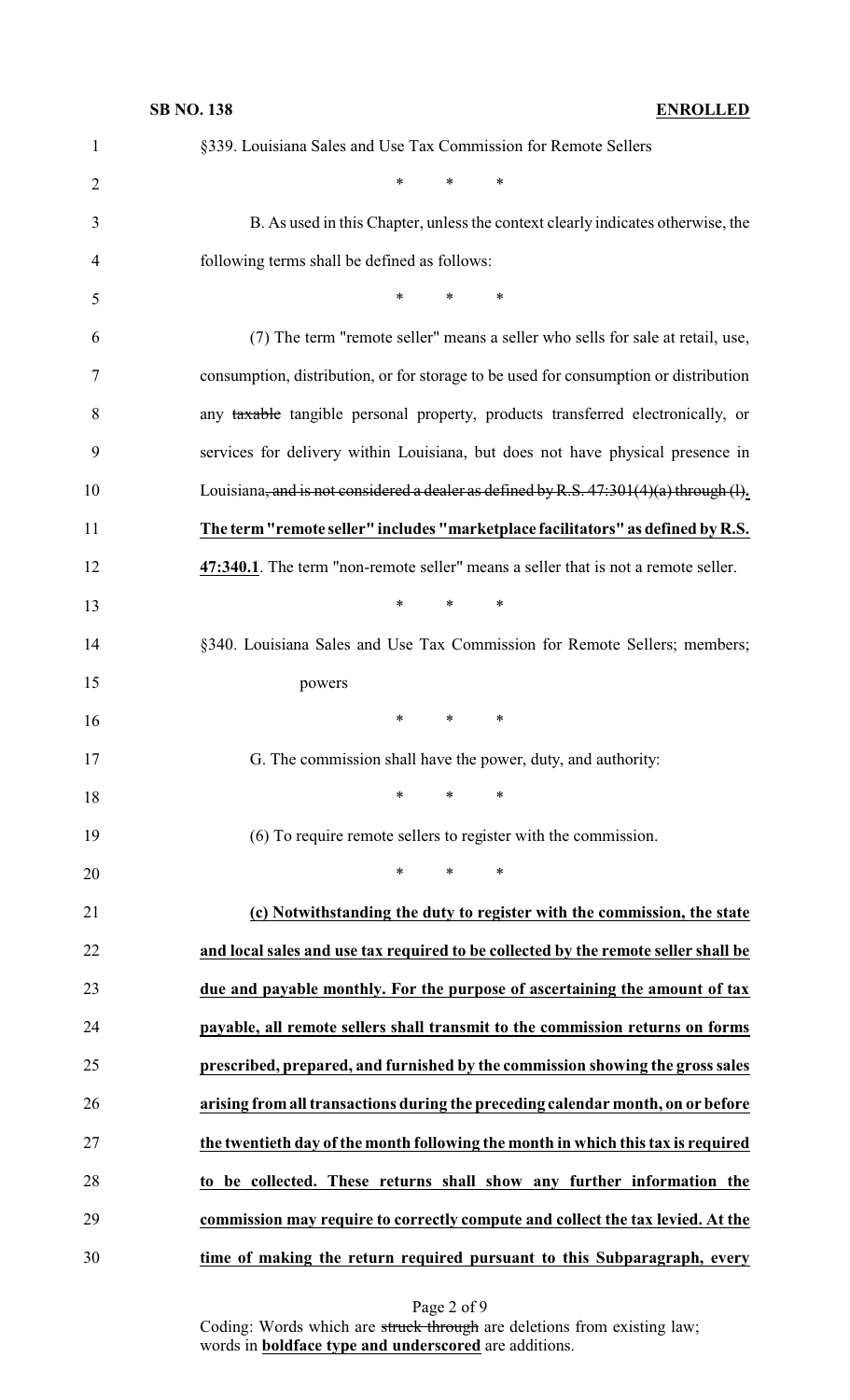| $\mathbf{1}$   | remote seller shall compute and remit to the commission the required tax due         |
|----------------|--------------------------------------------------------------------------------------|
| $\overline{2}$ | for the preceding calendar month, and failure to remit the tax shall cause the       |
| 3              | tax to become delinquent. In the event the tax becomes delinquent, interest and      |
| $\overline{4}$ | penalties imposed by this Subtitle shall be an obligation to be assessed, collected, |
| 5              | and enforced against the remote seller in the same manner as if it were a tax        |
| 6              | due. The commission shall collect interest and penalties on delinquent taxes and     |
| $\tau$         | distribute such collections to the state or local collector in the same manner as    |
| 8              | provided by Subsection E of this Section. For purposes of Paragraph $(E)(3)$ of      |
| 9              | this Section, "state and local sales and use tax collected on remote sales" shall    |
| 10             | include interest and penalties collected on delinquent taxes.                        |
| 11             | (d) Vendor's compensation shall be allowed as a deduction against tax                |
| 12             | due if the return is filed timely on or before the twentieth day of the month        |
| 13             | following the month of collection and all tax shown due on the return is remitted    |
| 14             | on or before the twentieth day of the month following the month of collection.       |
| 15             | The commission shall apply each taxing jurisdiction's specific rate of vendor's      |
| 16             | compensation as a deduction against tax due and shall reduce the monthly             |
| 17             | distribution provided for by Paragraph $(E)(2)$ of this Section accordingly.         |
| 18             | $\ast$<br>$\ast$<br>$\ast$                                                           |
| 19             | §340.1. Marketplace facilitators; collection and remittance of state and local       |
| 20             | sales and use tax                                                                    |
| 21             | A. Definitions. For purposes of this Section, the following words and                |
| 22             | phrases shall have the following meanings, unless the context clearly indicates      |
| 23             | otherwise:                                                                           |
| 24             | (1) "Affiliate" means an entity that owns more than five percent of the              |
| 25             | other entity or both entities are subject to the control of a common entity that     |
| 26             | owns more than five percent of each of the other entities.                           |
| 27             | (2) "Commission" means the Louisiana Sales and Use Tax Commission                    |
| 28             | for Remote Sellers set forth in this Chapter.                                        |
| 29             | (3) "Marketplace" means any physical or electronic platform or forum,                |
| 30             | owned, operated, or otherwise controlled by the marketplace facilitator through      |
|                |                                                                                      |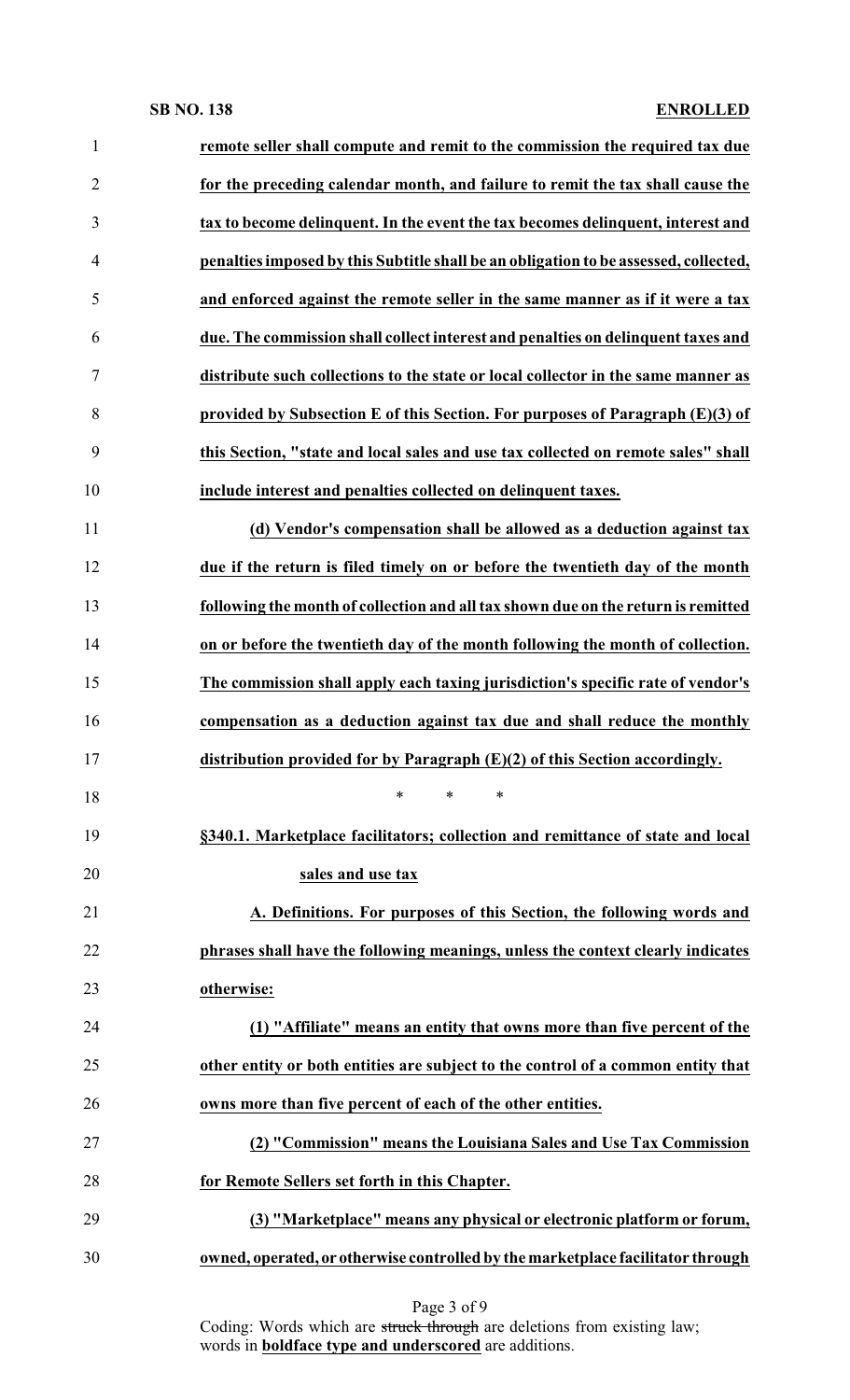| $\mathbf{1}$   | which a marketplace seller may sell or offer for sale tangible personal property   |
|----------------|------------------------------------------------------------------------------------|
| $\overline{2}$ | or sales of services for delivery into Louisiana.                                  |
| 3              | (4)(a) "Marketplace facilitator" means any person that facilitates a sale          |
| $\overline{4}$ | for a marketplace seller through a marketplace, owned, operated, or otherwise      |
| 5              | controlled by the person, by any of the following:                                 |
| 6              | (i) Offering for sale through any means, by a marketplace seller, tangible         |
| 7              | personal property or sales of services for delivery into Louisiana.                |
| 8              | (ii) Collecting payment from the purchaser and transmitting all or part            |
| 9              | of the payment to the marketplace seller, regardless of whether the person         |
| 10             | receives compensation or other consideration in exchange for facilitating the      |
| 11             | sale or providing any other service directly or indirectly through any agreement   |
| 12             | or arrangement with one or more third parties.                                     |
| 13             | (b) "Marketplace facilitator" shall not include any of the following:              |
| 14             | (i) A payment processor that only handles the processing of payments               |
| 15             | between the marketplace facilitator and the purchaser.                             |
| 16             | (ii) A platform or forum that provides advertising services, including             |
| 17             | listing products for sale, so long as the advertising service platform or forum    |
| 18             | does not also engage directly or indirectly through one or more affiliated         |
| 19             | persons in the activities described in Item (a)(ii) of this Paragraph.             |
| 20             | (iii) A derivatives clearing organization, a designated contract market,           |
| 21             | foreign board of trade or swap execution facility, registered with the             |
| 22             | <b>Commodity Futures Trading Commission (CFTC registered platforms), and</b>       |
| 23             | any clearing members, futures commission merchants, or brokers when using          |
| 24             | the services of CFTC registered platforms.                                         |
| 25             | (iv) Any person who offers or facilitates the furnishing of sleeping rooms,        |
| 26             | cottages or cabins by hotels or who offers or facilitates the furnishing of rental |
| 27             | cars by rental car companies.                                                      |
| 28             | (5)"Marketplace seller" means a person who sells or offers for sale                |
| 29             | tangible personal property, or sales of services for delivery into Louisiana       |
| 30             | through a marketplace that is owned, operated, or controlled by a marketplace      |

Page 4 of 9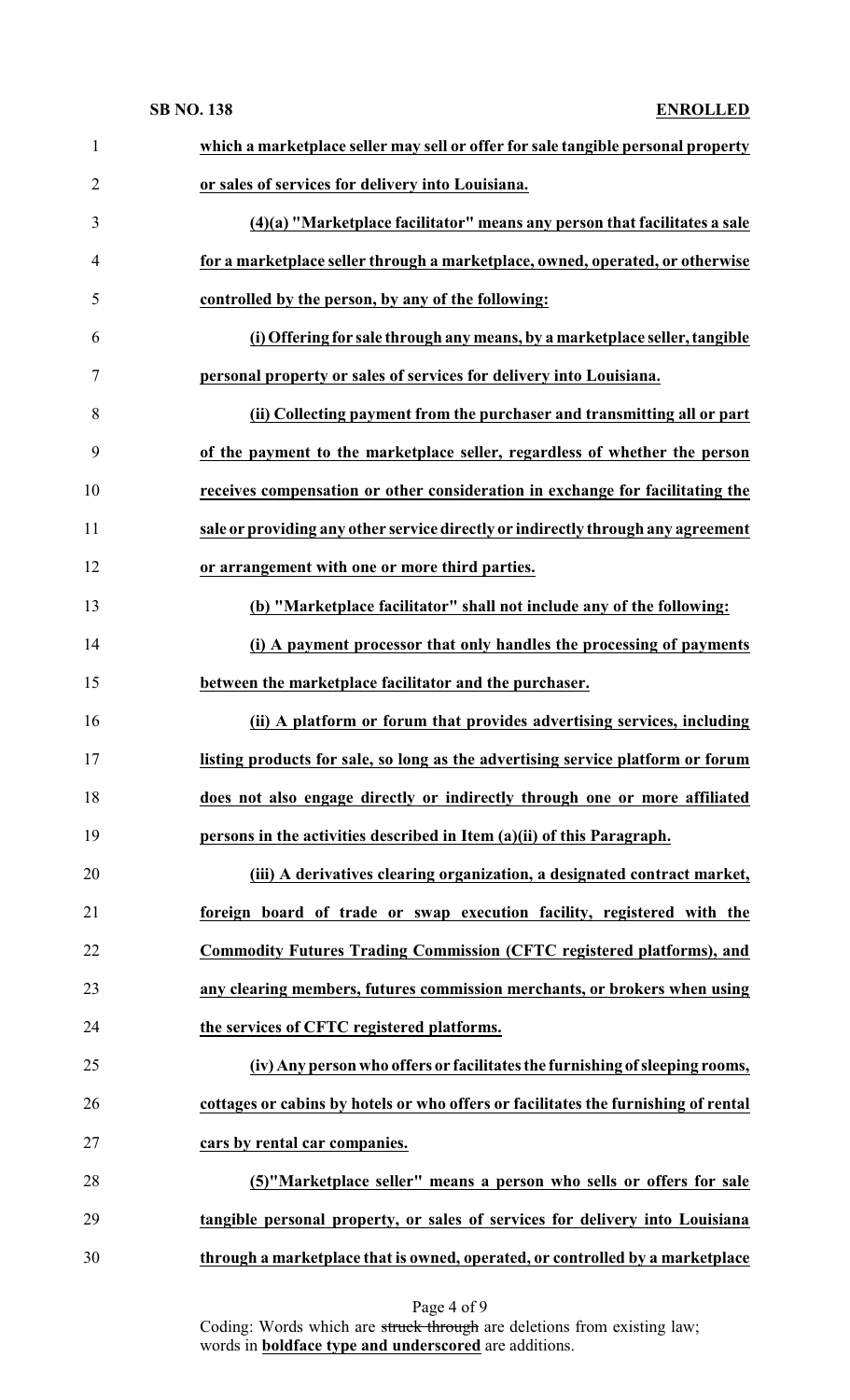| $\mathbf{1}$   | facilitator.                                                                       |
|----------------|------------------------------------------------------------------------------------|
| $\overline{2}$ | (6) "Remote sale" means a sale made by a remote seller or a sale                   |
| 3              | facilitated by a marketplace facilitator.                                          |
| 4              | (7) "Remote seller" means a seller who sells for sale at retail, use,              |
| 5              | consumption, distribution, or for storage to be used for consumption or            |
| 6              | distribution any taxable tangible personal property, products transferred          |
| 7              | electronically, or services for delivery within Louisiana, but does not have a     |
| 8              | physical presence in Louisiana.                                                    |
| 9              | (8) "Secretary" means the secretary of the Department of Revenue.                  |
| 10             | B. Duties of marketplace facilitators. A marketplace facilitator shall be          |
| 11             | considered the dealer for each remote sale for delivery into Louisiana and         |
| 12             | transacted on a marketplace on behalf of a marketplace seller. A marketplace       |
| 13             | facilitator shall be responsible for all obligations imposed on dealers under this |
| 14             | Subtitle and shall keep records and information required by the commission to      |
| 15             | ensure proper collection and remittance of sales and use tax, including but not    |
| 16             | limited to exemption certificates and information from the marketplace seller      |
| 17             | that may be used to determine the taxability of remote sales.                      |
| 18             | C. Calculation of remote sales and criteria                                        |
| 19             | (1) A marketplace facilitator shall collect and remit state and local sales        |
| 20             | and use tax on all taxable remote sales for delivery into Louisiana that the       |
| 21             | marketplace facilitator transacts on its own behalf or facilitates on behalf of a  |
| 22             | marketplace seller regardless of whether the marketplace seller is a dealer, has   |
| 23             | registered as a dealer in Louisiana, or otherwise would have been required to      |
| 24             | collect state and local sales and use tax if the remote sale had not been          |
| 25             | facilitated by the marketplace facilitator. For purposes of this Subtitle, a       |
| 26             | marketplace facilitator shall have the same rights and duties as a remote seller.  |
| 27             | (2) The requirement of Paragraph (1) of this Subsection shall apply only           |
| 28             | to a marketplace facilitator that makes or facilitates a remote sale for delivery  |
| 29             | in Louisiana of tangible personal property, products transferred electronically,   |
| 30             | or services, if during the previous or current calendar year either of the         |

Page 5 of 9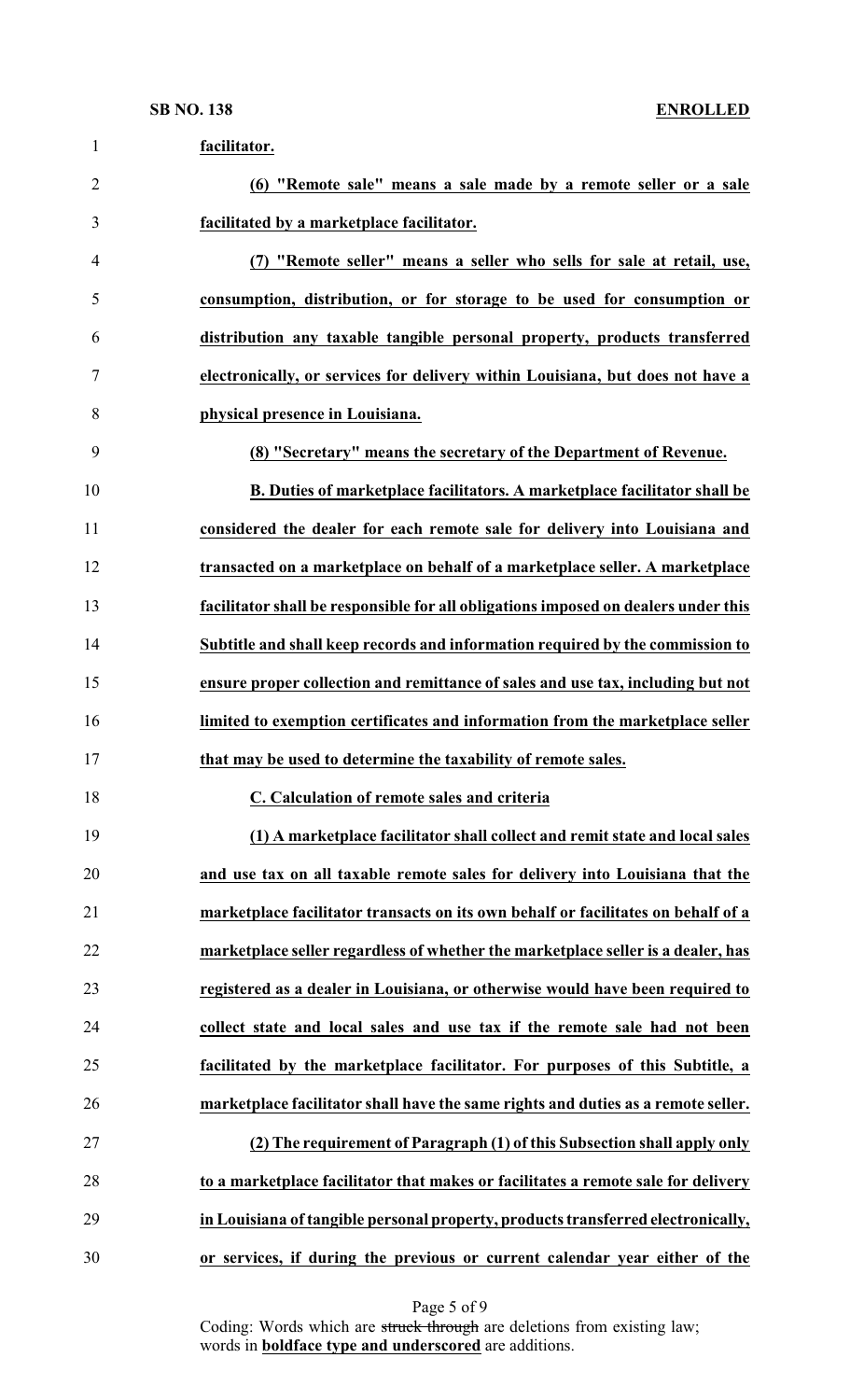| $\mathbf{1}$   | following are met:                                                                   |
|----------------|--------------------------------------------------------------------------------------|
| $\overline{2}$ | (a) The marketplace facilitator's gross revenue for sales delivered into             |
| 3              | Louisiana exceeded one hundred thousand dollars from sales of tangible               |
| $\overline{4}$ | personal property, products transferred electronically, or services.                 |
| 5              | (b) The marketplace facilitator sold for delivery into Louisiana tangible            |
| 6              | personal property, products transferred electronically, or services in two           |
| $\tau$         | hundred or more separate transactions.                                               |
| 8              | (3) In determining whether the criteria of Paragraph (2) of this                     |
| 9              | Subsection have been met, all remote sales shall be considered. However, a           |
| 10             | marketplace facilitator may voluntarily register for and collect state and local     |
| 11             | sales and use tax as a dealer regardless of whether the marketplace facilitator      |
| 12             | meets the criteria established in Paragraph (2) of this Subsection.                  |
| 13             | D. Timing of application and collection                                              |
| 14             | (1) No later than thirty calendar days after meeting either of the criteria          |
| 15             | of Paragraph (C)(2) of this Section, a marketplace facilitator shall submit an       |
| 16             | application for approval to collect state and local sales and use tax on remote      |
| 17             | sales for delivery into Louisiana to the commission on a form prescribed by the      |
| 18             | commission. A marketplace facilitator shall commence collection of state and         |
| 19             | local sales and use tax, once notified the commission has approved the               |
| 20             | application, no later than sixty days after meeting either of the criteria of        |
| 21             | Paragraph $(C)(2)$ of this Section.                                                  |
| 22             | E. Administration of requirements to collect and remit state and local               |
| 23             | sales and use tax                                                                    |
| 24             | (1) For remote sales transacted on a marketplace, the marketplace                    |
| 25             | facilitator shall be responsible for the determination of taxability of remote sales |
| 26             | for delivery into Louisiana. Except as provided in Paragraph (2) of this             |
| 27             | Subsection, the marketplace facilitator shall collect and remit to the commission    |
| 28             | state and local sales and use tax based on the applicable state and local rates and  |
| 29             | bases.                                                                               |
| 30             | $(2)(a)$ If a marketplace facilitator fails to collect tax as required by this       |

Page 6 of 9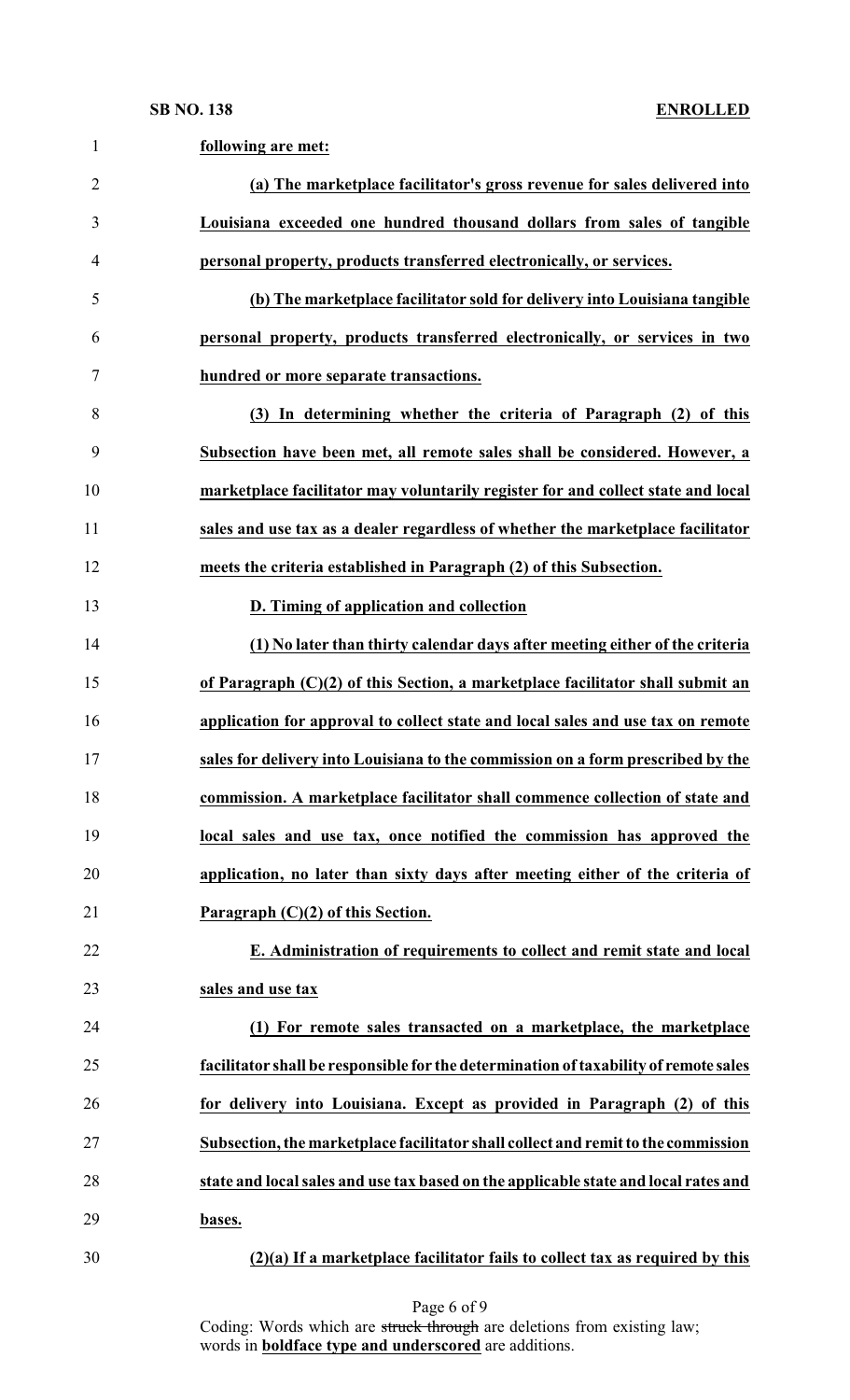| $\mathbf{1}$   | Subsection due to incorrect or insufficient information provided by the            |
|----------------|------------------------------------------------------------------------------------|
| $\overline{2}$ | marketplace seller, the marketplace facilitator shall be relieved of liability for |
| 3              | failure to collect or remit the tax provided that the relief under this Paragraph  |
| $\overline{4}$ | shall not exceed five percent of the total sales tax due from sales made or        |
| 5              | facilitated in this state by the marketplace facilitator. If the marketplace       |
| 6              | facilitator is relieved of liability under this Paragraph, the marketplace seller  |
| $\tau$         | shall be liable for any amount of uncollected or unremitted tax due.               |
| 8              | (b) No relief authorized by this Paragraph shall be permitted for remote           |
| 9              | sales made by a marketplace seller who is affiliated with the marketplace          |
| 10             | facilitator. For purposes of this Section, persons or entities shall be considered |
| 11             | affiliated if one entity owns more than five percent of the other entity or both   |
| 12             | entities are subject to the control of a common entity that owns more than five    |
| 13             | percent of each of the entities.                                                   |
| 14             | (3) The state and local sales and use tax required to be collected by the          |
| 15             | marketplace facilitator shall be due and payable monthly. For the purpose of       |
| 16             | ascertaining the amount of tax payable, all marketplace facilitators shall         |
| 17             | transmit to the commission returns on forms prescribed and prepared by the         |
| 18             | commission showing the gross sales arising from all transactions during the        |
| 19             | preceding calendar month, on or before the twentieth day of the month              |
| 20             | following the month in which this tax is required to be collected. These returns   |
| 21             | shall show any further information the commission may require to correctly         |
| 22             | compute and collect the tax levied. At the time of making the return required      |
| 23             | pursuant to this Paragraph, every marketplace facilitator shall compute and        |
| 24             | remit to the commission the required tax due for the preceding calendar month,     |
| 25             | and failure to remit the tax shall cause the tax to become delinquent. In the      |
| 26             | event the tax becomes delinquent, interest and penalties imposed by this Subtitle  |
| 27             | shall be an obligation to be assessed, collected, and enforced against the         |
| 28             | marketplace facilitator in the same manner as if it were a tax due.                |
| 29             | (4) As prescribed by regulations of the commission, a marketplace                  |
| 30             | facilitator may either:                                                            |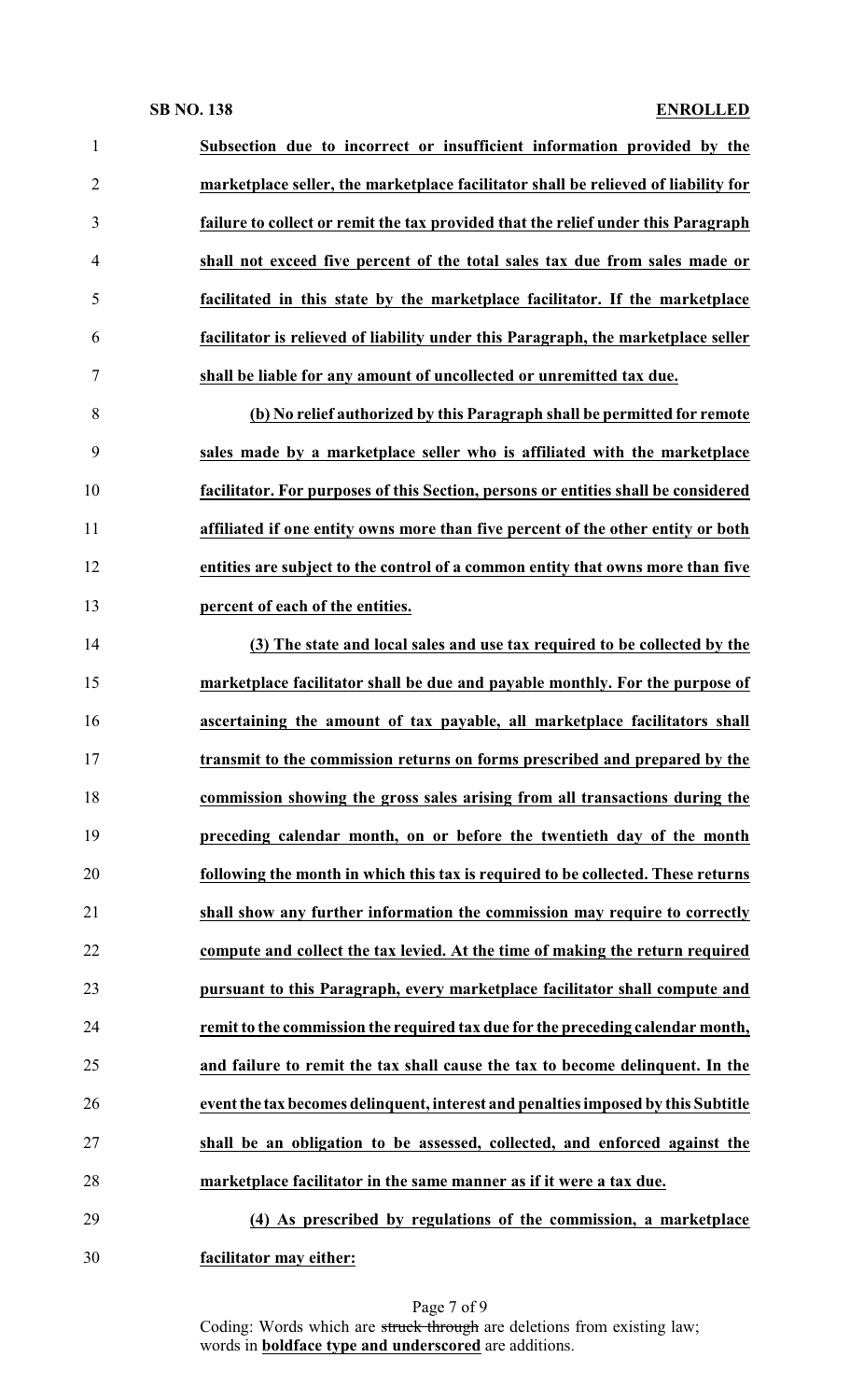| $\mathbf{1}$   | (a) Report the sales and use tax collected, as required by Paragraph                 |
|----------------|--------------------------------------------------------------------------------------|
| $\overline{2}$ | (C)(1) of this Section, on all taxable remote sales for delivery into Louisiana that |
| 3              | the marketplace facilitator facilitates on behalf of a marketplace seller            |
| 4              | separately from all sales and use tax collected, as required by Paragraph (C)(1)     |
| 5              | of this Section, on taxable remote sales for delivery into Louisiana that the        |
| 6              | marketplace facilitator transacts on its own behalf or on behalf of an affiliate,    |
| 7              | as described in Subparagraph (2)(b) of this Subsection, of the marketplace           |
| 8              | facilitator using a separate marketplace facilitator form prescribed and             |
| 9              | prepared by the commission.                                                          |
| 10             | (b) Report all of the sales and use tax collected, as required by                    |
| 11             | Paragraph $(C)(1)$ of this Section, on a combined basis and on a form prescribed     |
| 12             | and prepared by the commission.                                                      |
| 13             | (5) The marketplace facilitator shall be the sole person subject to audit            |
| 14             | for remote sales made by marketplace sellers but facilitated by the marketplace      |
| 15             | facilitator. Marketplace sellers shall not be subject to audit for remote sales      |
| 16             | facilitated by the marketplace facilitator except to the extent the marketplace      |
| 17             | facilitator seeks relief under Paragraph (2) of this Subsection.                     |
| 18             | (6) Notwithstanding any law to the contrary, a class action shall not be             |
| 19             | brought or maintained against a marketplace facilitator in the Louisiana Board       |
| 20             | of Tax Appeals or in any state or federal court by or on behalf of purchasers        |
| 21             | arising from or related to an overpayment of sales or use tax collected by the       |
| 22             | marketplace facilitator under this Section, regardless of whether the action is      |
| 23             | characterized as a tax refund claim, provided the marketplace facilitator did        |
| 24             | not intentionally collect state and local sales and use tax on remote sales without  |
| 25             | regard to applicable state and local rates and bases.                                |
| 26             | F. Notwithstanding any other provision of law to the contrary, nothing               |
| 27             | in this Section shall prohibit the marketplace facilitator and the marketplace       |
| 28             | seller from contractually agreeing to have the marketplace seller and its            |
| 29             | affiliates collect and remit all applicable taxes and fees if the marketplace seller |
| 30             | meets all of the following requirements:                                             |